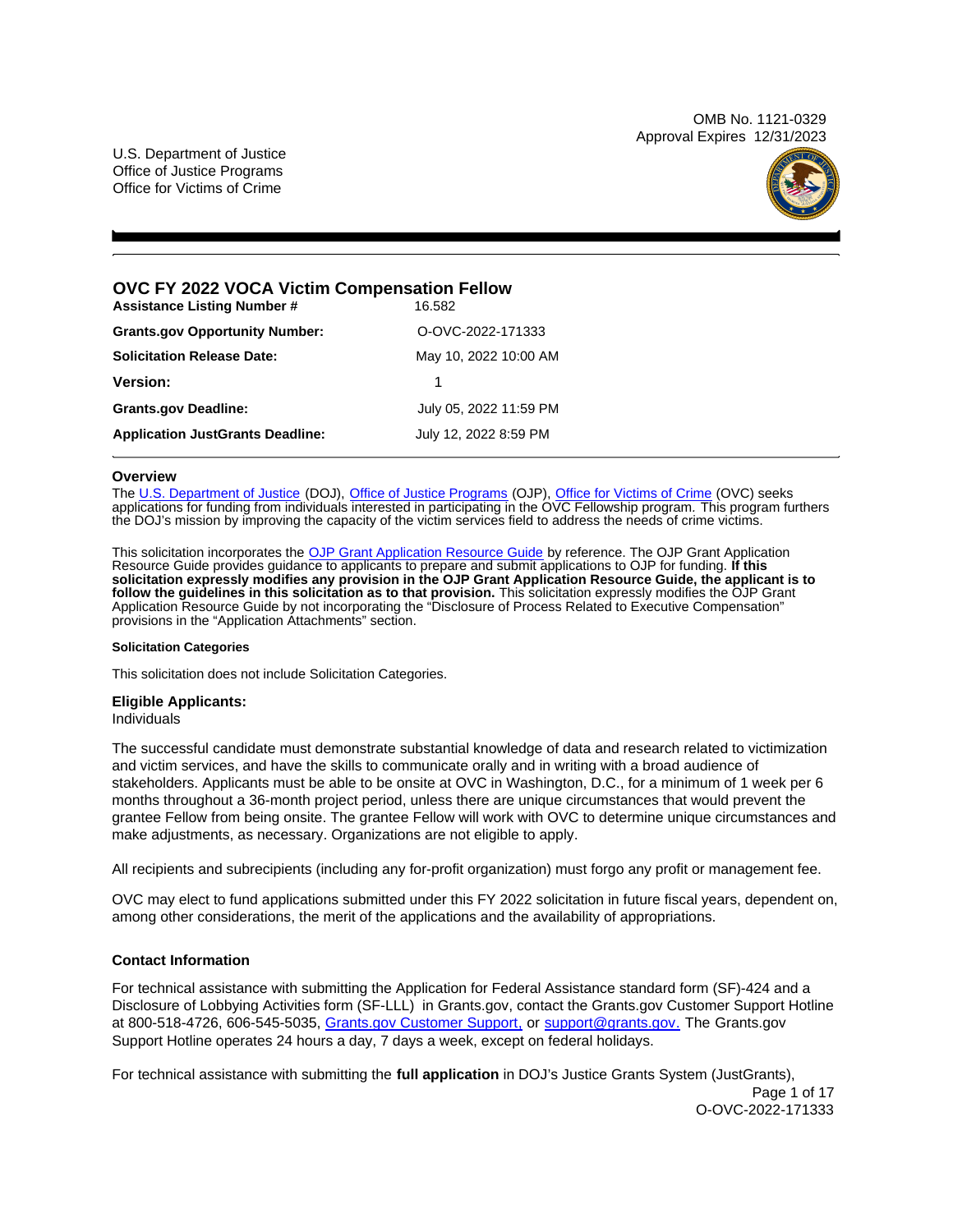contact the JustGrants Service Desk at 833-872-5175 or [JustGrants.Support@usdoj.gov.](mailto:JustGrants.Support@usdoj.gov) The JustGrants Service Desk operates 5 a.m. to 9 p.m. eastern time Monday–Friday and 9 a.m. to 5 p.m. Saturday, Sunday, and Federal holidays.

For assistance with any other requirements of this solicitation, contact the OJP Response Center by telephone at 800-851-3420 or TTY: 301-240-6310 (hearing impaired only) or by email at [grants@ncjrs.gov.](mailto:grants@ncjrs.gov) The OJP Response Center hours of operation are 10:00 a.m. to 6:00 p.m. eastern time Monday–Friday, and 10:00 a.m. to 8:00 p.m. on the solicitation closing date.

# **Pre-Application Webinar**

OVC will conduct one pre-application webinar during which OVC staff will review the solicitation requirements and conduct a question and answer session with interested potential applicants. Participation in the webinar is optional. When the webinar has been scheduled, the details and registration information will be available at [https://ovc.ojp.gov/funding/funding-webinars.](https://ovc.ojp.gov/funding/funding-webinars)

# **Submission Information**

Applications will be submitted to DOJ in two steps:

**Step 1:** The applicant must submit by the [Grants.gov](https://Grants.gov) deadline the required Application for Federal Assistance standard form (SF)-424 and a Disclosure of Lobbying Activities (SF-LLL) form when they register in [Grants.gov](https://Grants.gov) at [https://www.grants.gov/web/grants/register.html.](https://www.grants.gov/web/grants/register.html) To register in [Grants.gov](https://Grants.gov), the applicant will need to ensure that its System for Award Management (SAM) registration is current.

**Step 2:** The applicant must then submit the **full application,** including attachments, in JustGrants at [JustGrants.usdoj.gov.](https://justicegrants.usdoj.gov/) To be considered timely, the full application must be submitted in JustGrants by the JustGrants application deadline. OJP encourages applicants to review the "How to Apply" section in the [OJP](https://www.ojp.gov/funding/apply/ojp-grant-application-resource-guide#apply)  [Grant Application Resource Guide](https://www.ojp.gov/funding/apply/ojp-grant-application-resource-guide#apply) and the [JustGrants website](https://justicegrants.usdoj.gov/news) for more information, resources, and training.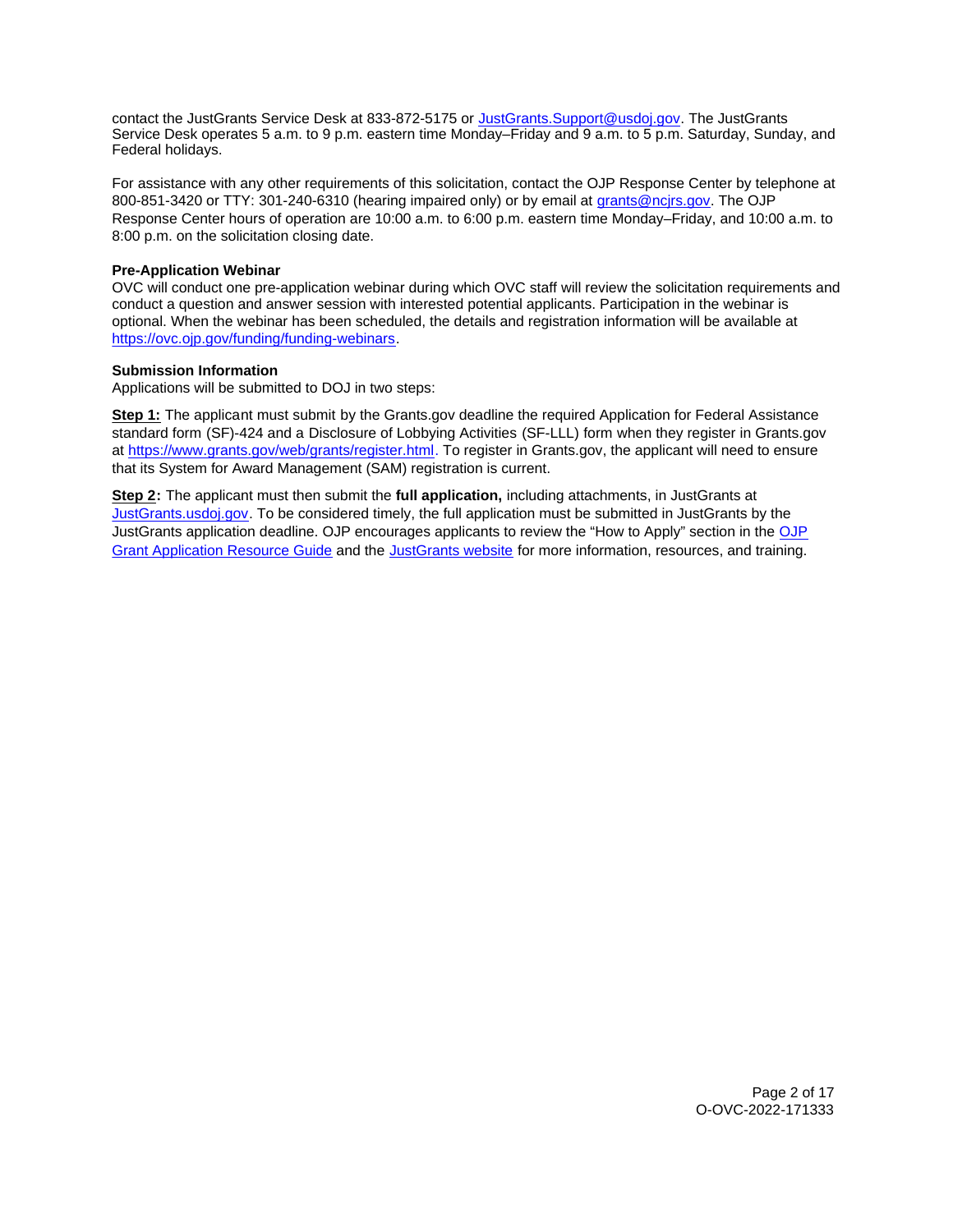# **Contents**

| Contact Information                                                                     | 1                |
|-----------------------------------------------------------------------------------------|------------------|
| <b>Program Description</b>                                                              | 5                |
| Overview                                                                                | 5                |
| <b>Statutory Authority</b>                                                              | 5                |
| Specific Information                                                                    | 5                |
| Goals, Objectives, Deliverables, and Timeline                                           | 6                |
| Evidence-Based Programs or Practices                                                    | $\overline{7}$   |
| Information Regarding Potential Evaluation of Programs and Activities                   | $\overline{7}$   |
| <b>Federal Award Information</b>                                                        | $\overline{7}$   |
| Awards, Amounts and Durations                                                           | $\overline{7}$   |
| <b>Continuation Funding Intent</b>                                                      | $\overline{7}$   |
| Availability of Funds                                                                   | $\overline{7}$   |
| <b>Types of Awards</b>                                                                  | $\overline{7}$   |
| Financial Management and System of Internal Controls                                    | 8                |
| <b>Budget Information</b>                                                               | 8                |
| Cost Sharing or Matching Requirement                                                    | 8                |
| Pre-agreement Costs (also known as Pre-award Costs)                                     | 8                |
| Limitation on Use of Award Funds for Employee Compensation: Waiver                      | 8                |
| Prior Approval, Planning, and Reporting of Conference/Meeting/Training Costs            | 8                |
| Costs Associated with Language Assistance (if applicable)                               | $\boldsymbol{9}$ |
| <b>Eligibility Information</b>                                                          | $\boldsymbol{9}$ |
| Application and Submission Information                                                  | $\boldsymbol{9}$ |
| Information to Complete the Application for Federal Assistance (SF-424)                 | $\boldsymbol{9}$ |
| Standard Applicant Information (JustGrants 424 and General Agency Information)          | $\boldsymbol{9}$ |
| Proposal Abstract                                                                       | 9                |
| <b>Proposal Narrative</b>                                                               | 9                |
| Goals, Objectives, Deliverables, and Timeline                                           | 11               |
| <b>Budget and Associated Documentation</b>                                              | 11               |
| Budget Worksheet and Budget Narrative (Web-based Form)                                  | 11               |
| Financial Management Questionnaire (including applicant disclosure of high-risk status) | 11               |
| <b>Additional Application Components</b>                                                | 11               |
| <b>Curriculum Vitae or Resumes</b>                                                      | 12               |
| <b>Timeline Form</b>                                                                    | 12               |
| <b>Disclosures and Assurances</b>                                                       | 12 <sub>2</sub>  |
| Disclosure of Lobbying Activities                                                       | 12 <sub>2</sub>  |
| <b>DOJ Certified Standard Assurances</b>                                                | 12               |
| Applicant Disclosure of Duplication in Cost Items                                       | 12               |
| DOJ Certifications Regarding Lobbying; Debarment, Suspension and Other Responsibility   |                  |
| Matters; and Drug-Free Workplace Requirements                                           | 12 <sup>°</sup>  |
| Applicant Disclosure and Justification - DOJ High Risk Grantees (if applicable)         | 12 <sup>°</sup>  |
| How to Apply                                                                            | 12 <sup>°</sup>  |
| Submission Dates and Time                                                               | 12 <sup>2</sup>  |
| Application Review Information                                                          | 13               |
| <b>Review Criteria</b>                                                                  | 13               |
| <b>Review Process</b>                                                                   | 14               |
| <b>Federal Award Administration Information</b>                                         | 14               |
| <b>Federal Award Notices</b>                                                            | 14               |
|                                                                                         |                  |

Page 3 of 17 O-OVC-2022-171333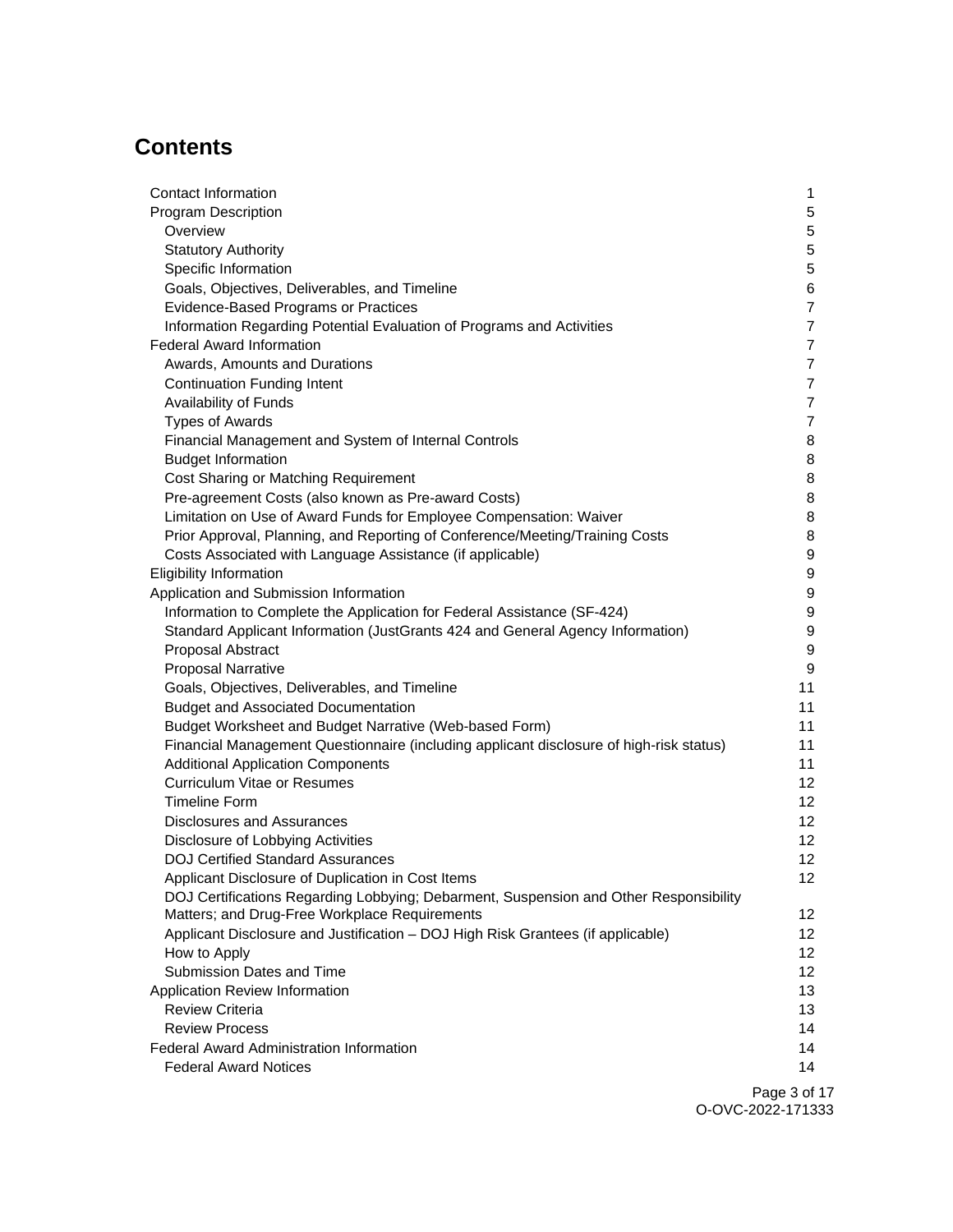| Administrative, National Policy, and Other Legal Requirements           | 14 |
|-------------------------------------------------------------------------|----|
| Information Technology (IT) Security Clauses                            | 15 |
| General Information about Post-Federal Award Reporting Requirements     | 15 |
| Federal Awarding Agency Contact(s)                                      | 15 |
| Other Information                                                       | 15 |
| Freedom of Information and Privacy Act (5 U.S.C. 552 and 5 U.S.C. 552a) | 15 |
| Provide Feedback to OJP                                                 | 15 |
| <b>Application Checklist</b>                                            | 15 |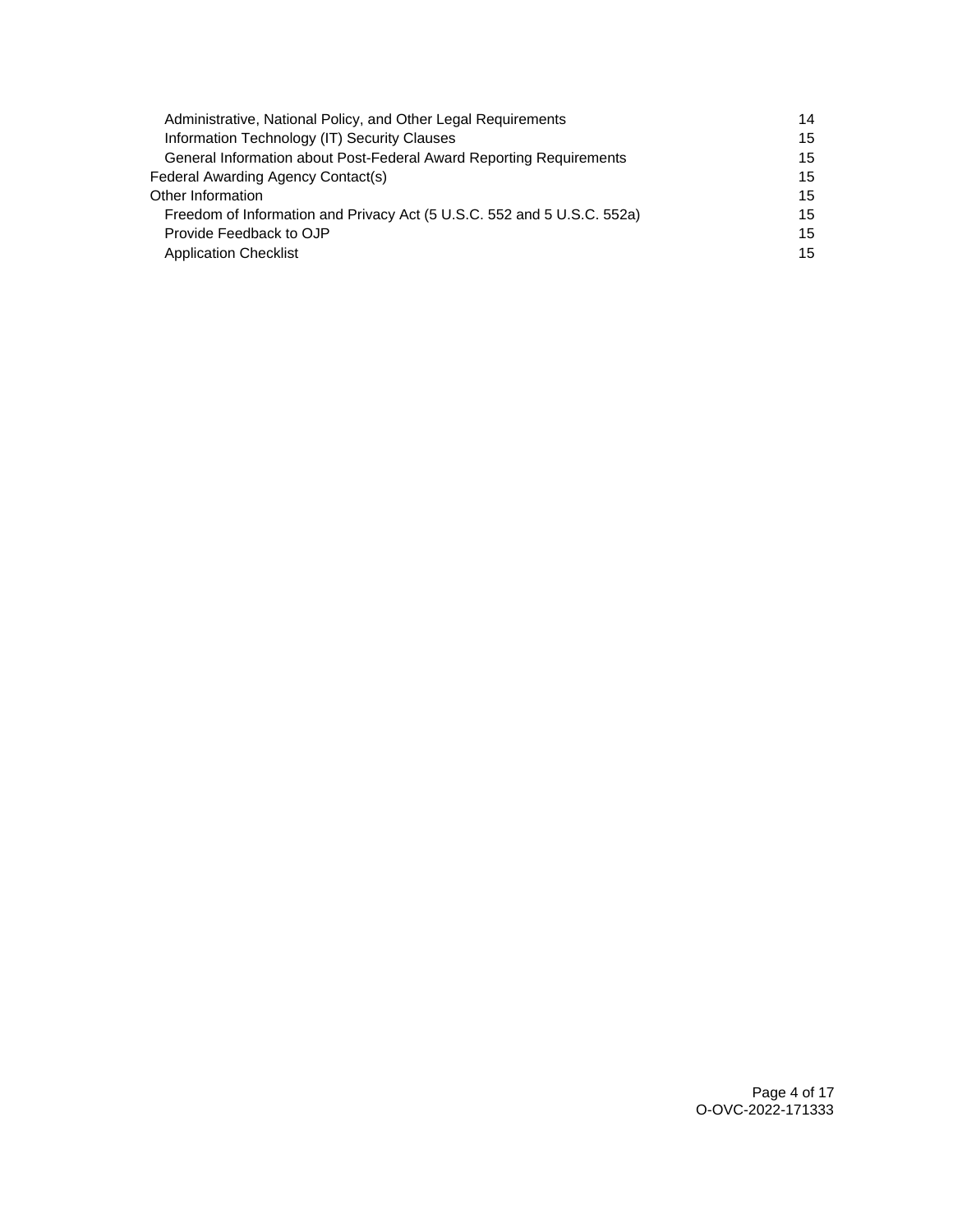# <span id="page-4-0"></span>**Program Description**

## **Overview**

OJP is committed to advancing work that promotes civil rights and racial equity, increases access to justice, supports crime victims and individuals impacted by the justice system, strengthens community safety and protects the public from crime and evolving threats, and builds trust between law enforcement and the community.

OVC's mission is to enhance the Nation's capacity to assist crime victims and provide leadership in changing policies and practices to promote justice and healing for all victims of crime. OVC achieves this mission, in part, by administering discretionary award programs supported by the federal Crime Victims Fund to develop innovative training and technical assistance, and to provide direct services to improve the overall quality of victim assistance.

The OVC Victims of Crime Act (VOCA) Victim Compensation Fellow Program supports a grantee Fellow at OVC. The individual who is awarded funding under this program will work collaboratively with OVC and the crime victim services' field to identify barriers that prevent all victims of crime, including victims of color, from accessing and receiving compensation, improve support and resources for state victim compensation programs, and promote equity in access to and receipt of compensation funding.

# **Statutory Authority**

34 U.S.C. § 20103(c)(1)(A) and (c)(3)(E)(i)

## **Specific Information**

This program will support one Fellow assigned to OVC's State Victim Resource Division (SVRD). The compensation Fellow will work with OVC staff, compensation administrators, and relevant stakeholders in the victim services field to identify ways to increase awareness of and access to state victim compensation programs. The compensation Fellow would focus on those communities that historically have not accessed or received compensation funding at the same rate as other eligible victim populations. The selected Fellow will have demonstrated expertise in working with VOCA Victim Compensation programs and OVC.

Schedule: The grantee Fellow will work full time on project activities and deliverables throughout the project period. Grantee Fellows will work with their grant managers to determine their individual schedules during the grant period.

Time sheets: Fellows will request scheduled drawdowns of grant funds under their awards based on the level of effort contributed toward the grant (time spent working on grant deliverables). The grantee must maintain time sheets and other documentation that substantiates and supports the grantee's level of effort for each drawdown period, and this documentation shall be available for inspection and review upon request from OVC during the grant.

Progress reports: Progress reports will be used to ensure that the Fellow's activities support the stated purpose of the award and that the fellowship's deliverables are being met as established by the approved schedule for that reporting period. The Fellow's financial, administrative, and programmatic compliance—and overall performance—will be monitored by a Grants Management Specialist within the assigned division, with ultimate oversight by an OVC Deputy Director or Associate Director.

Equipment/supplies: OJP will provide equipment, including a computer, a telephone, and office supplies. When onsite, OJP will provide workspace and Internet access.

Security clearance: Any offer of a fellowship award may be contingent upon the applicant successfully passing a complete and thorough background investigation and drug test.

Relationship to OVC: Fellows are grantees and not federal employees, and therefore lack any inherent governmental authority. This means grantee Fellows do not speak on behalf of the Federal Government, nor can

> Page 5 of 17 O-OVC-2022-171333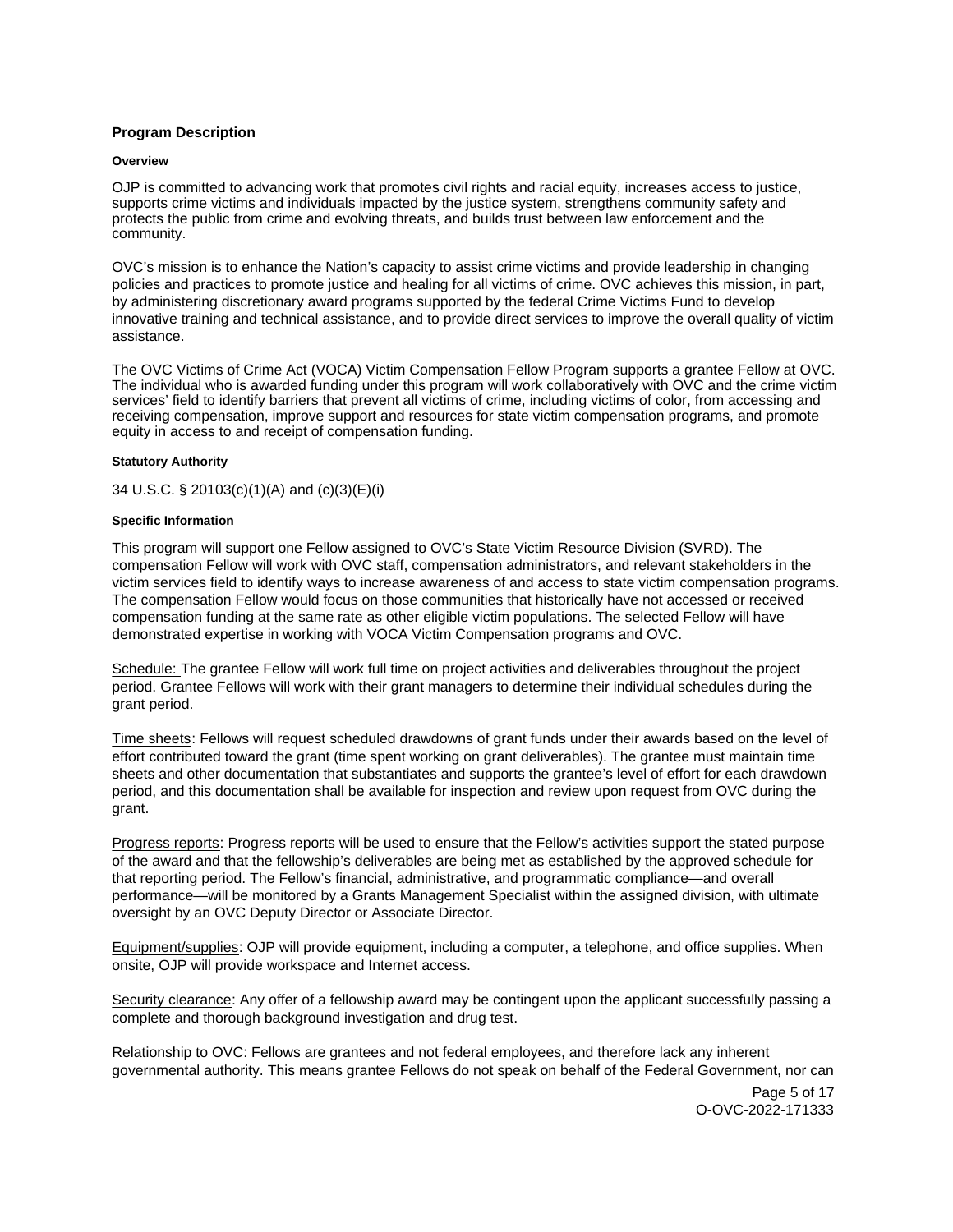<span id="page-5-0"></span>they make decisions on behalf of the government. Grantee Fellows are expected to conduct themselves in a professional manner at all times while working on fellowship grant activities. When grantee Fellows are onsite, they are expected to comply with the workplace requirements generally applicable to employees at the work site.

Federal debt: Applicants must certify in their application that they have no delinquent federal student loans or other unresolved federal debt, including unresolved federal tax debt.

Lobbying: Applicants may not be registered lobbyists at the time that the fellowship award is made or during the period of the fellowship.

Financial management training: Successful applicants must take the online financial management training for grantees to ensure understanding of the requirements associated with recordkeeping and reporting. Information about the DOJ Grants Financial Management Online Training can be found at <https://ojp.gov/training/training.htm> .

It is OVC's expectation that the selected grantee Fellow will work closely with OVC and OVC's training and technical assistance partners to participate in information sharing and engage in peer-to-peer learning exchanges and other activities that are relevant to working with state compensation programs, and will support the Fellow in achieving the goals, objectives, and deliverables of this program.

## **Goals, Objectives, Deliverables, and Timeline**

## **Goals**

The goal of this fellowship program is to strengthen and enhance compensation programs with a focus on collaborating with the crime victim services' field to identify barriers that prevent all victims of crime, including victims of color, from accessing and receiving compensation, improving support and resources for state victim compensation programs, and promoting equity in access to and receipt of compensation funding.

## **Objectives**

- Assist OVC/OJP work with compensation administrators to support compensation programs.
- Assess individual state compensation programs and applicable laws, rules, regulations, policies, and other guidance or programs impacting the operations and execution of state compensation programs.
- Identify barriers that prevent all victims of crime, including victims of color, from accessing and receiving compensation, and provide recommendations at the national and state levels to overcome those barriers.
- Advance OVC/OJP's support of compensation programs to promote equity in access to and receipt of compensation funding.
- Identify model best practices across victim compensation programs, share these best practices with OVC and other state programs, and develop trainings/public outreach efforts to raise awareness about these practices.
- Make recommendations to OVC about how to institutionalize communication and collaboration innovations that will improve coordination with the compensation administrators.

# **Deliverables**

- A nationwide assessment of state victim compensation programs, incorporating previous OVC/OJP and other field-generated work in this area.
- A report on recommendations to improve OVC/OJP's efforts to enhance communication with states regarding victim compensation programs. This will include recommendations for OVC to institutionalize improved communication and collaboration with compensation administrators.
- A report on recommendations to improve OVC/OJP's support of state victim compensation systems, policies, and structures, to include: (a) identified barriers that prevent all victims of crime, including victims of color, from accessing and receiving compensation; (b) recommendations at the national and state levels to overcome those barriers; and (c) recommendations to advance OVC/OJP efforts to promote equity in access to and receipt of compensation funding.
	- Trainings, outreach, public awareness efforts, and public resources, which are developed and conducted to raise awareness about OVC's efforts to increase support to state compensation programs.

Page 6 of 17 O-OVC-2022-171333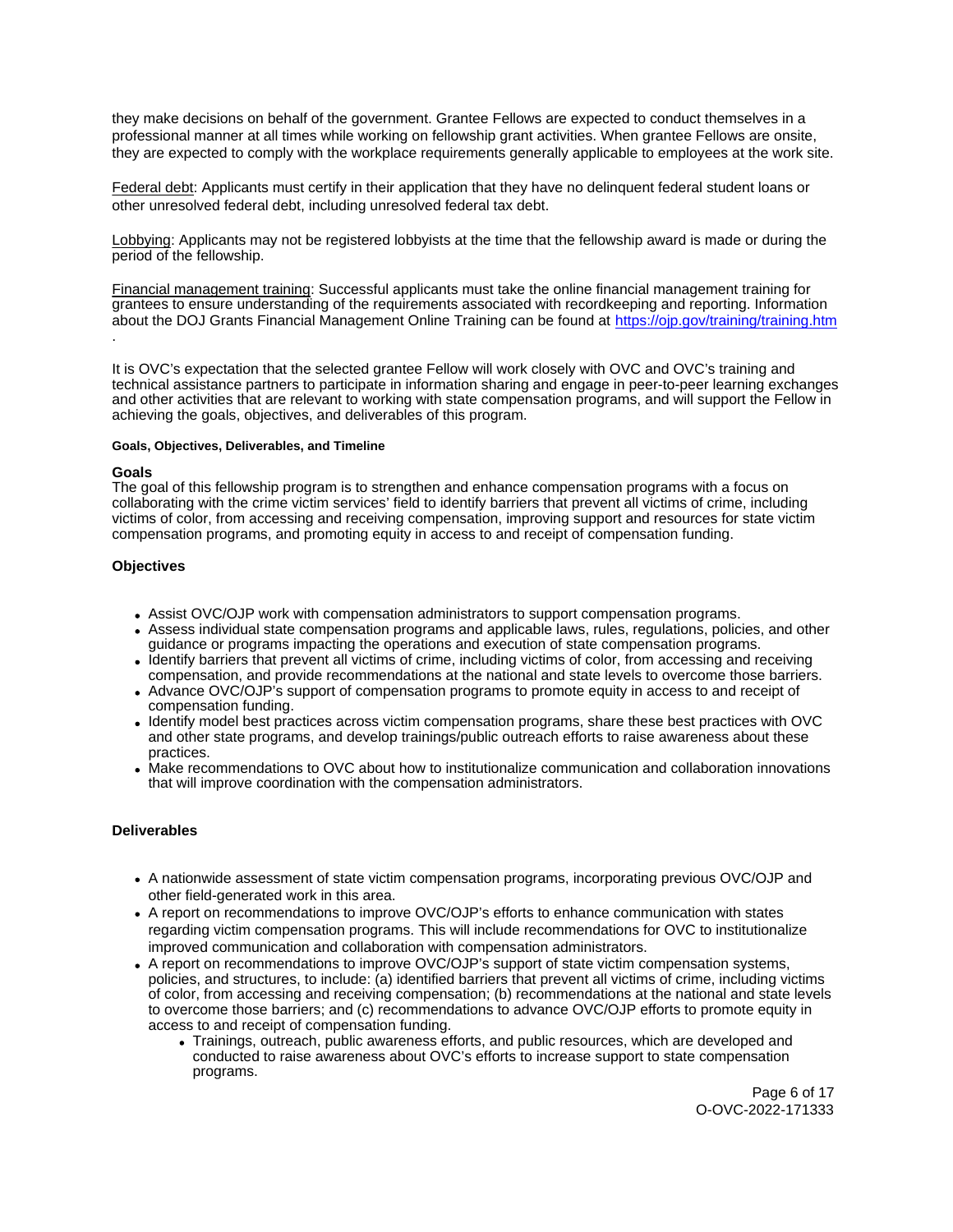- <span id="page-6-0"></span>Work with OVC's training and technical assistance partners to hold listening sessions with organizations representing marginalized communities, survivors, and compensation administrators to gain a better understanding of improvements that need to be made to the victim compensation program.
- Monthly reports submitted to the Program Manager outlining the activities completed.

The Goals, Objectives, and Deliverables are directly related to the performance measures that show the completed work's results, as discussed in the "Application and Submission Information" section.

## **Evidence-Based Programs or Practices**

OJP strongly encourages the use of data and evidence in policymaking and program development for criminal justice, juvenile justice, and crime victim services. For additional information and resources on evidence-based programs or practices, see the [OJP Grant Application Resource Guide.](https://www.ojp.gov/funding/apply/ojp-grant-application-resource-guide#evidence-based)

## **Information Regarding Potential Evaluation of Programs and Activities**

OJP may conduct or support an evaluation of the programs and activities funded under this solicitation. For additional information, see the [OJP Grant Application Resource Guide](https://www.ojp.gov/funding/apply/ojp-grant-application-resource-guide#potential-evaluation) section entitled "Information Regarding Potential Evaluation of Programs and Activities."

## **Federal Award Information**

#### **Solicitation Categories**

This solicitation does not include Solicitation Categories.

#### **Awards, Amounts and Durations**

**Anticipated Number of Awards Anticipated Maximum Dollar Amount of Awards**  \$400,000.00

10/1/22 12:00 AM 36

**Period of Performance Start Date Period of Performance Duration (Months)** 

**Anticipated Total Amount to be Awarded Under Solicitation**  [\\$400,000.00](https://400,000.00) 

#### **Continuation Funding Intent**

OVC may, in certain cases, provide additional funding in future years to awards made under this solicitation through continuation awards. OJP will consider, among other factors, OJP's strategic priorities, a recipient's overall management of the award, and the award-funded work's progress, when making continuation award decisions.

#### **Availability of Funds**

This solicitation, and awards (if any are made) under this solicitation, are subject to the availability of appropriated funds and to any modifications or additional requirements that may be imposed by the agency or by law. In addition, nothing in this solicitation is intended to, and does not, create any right or benefit, substantive or procedural, enforceable at law or in equity by any party against the United States, its departments, agencies, or entities, its officers, employees, or agents, or any other person.

## **Types of Awards**

OVC expects to make awards under this solicitation as cooperative agreements, which provide for OJP to have substantial involvement in carrying out award activities. See the "Administrative, National Policy, and Other Legal Requirements" section of the [OJP Grant Application Resource Guide](https://www.ojp.gov/funding/apply/ojp-grant-application-resource-guide#administrative) for additional information.

> Page 7 of 17 O-OVC-2022-171333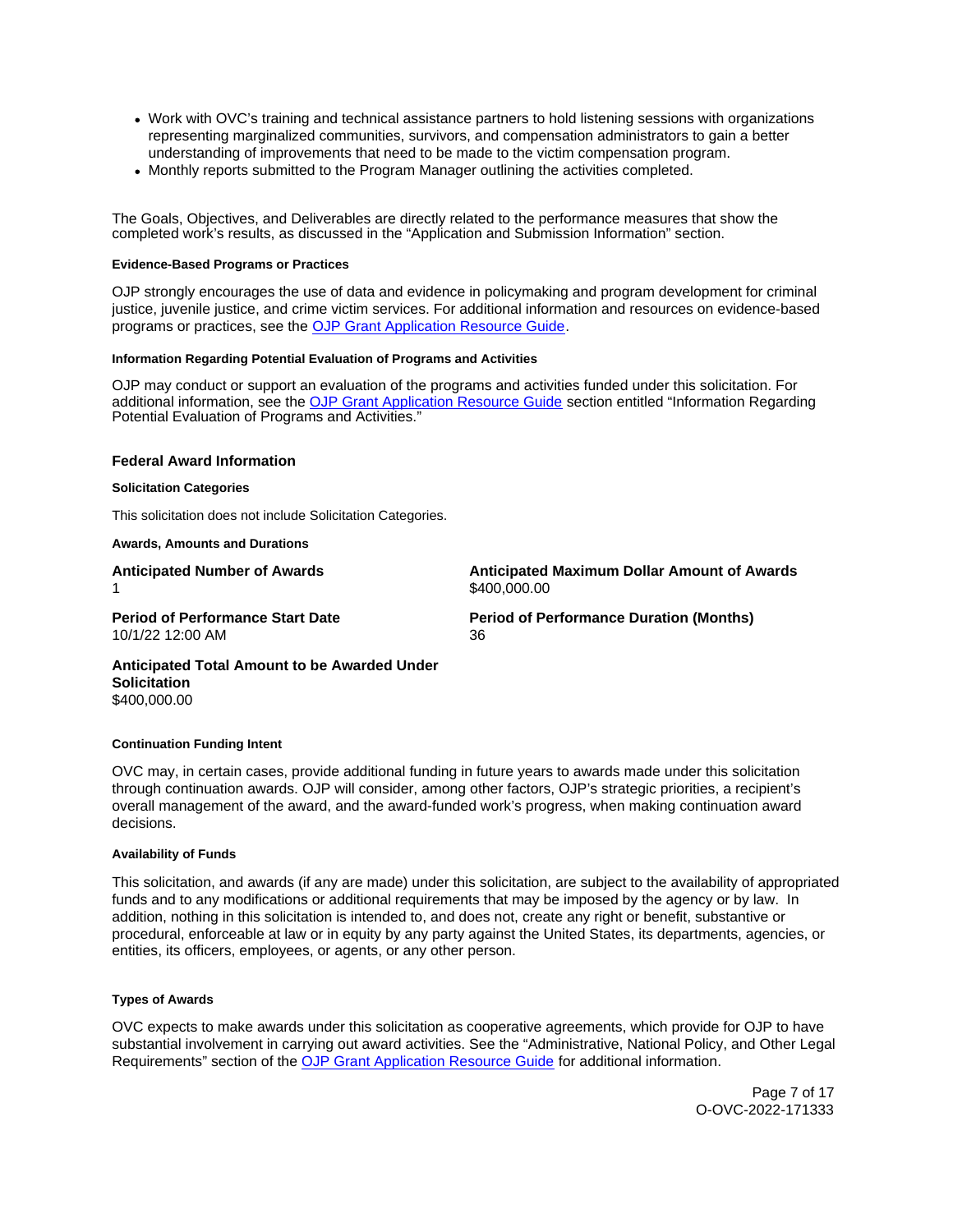## <span id="page-7-0"></span>**Financial Management and System of Internal Controls**

Award recipients and subrecipients (including recipients or subrecipients that are pass-through entities) must, as described in the Part 200 Uniform Requirements as set out at 2 C.F.R. 200.303, comply with standards for financial and program management. See the [OJP Grant Application Resource Guide](https://www.ojp.gov/funding/apply/ojp-grant-application-resource-guide#fm-internal-controls) for additional information.

## **Budget Information**

The following are the only allowable expenses under this solicitation:

- Personnel (salary) must demonstrate that salary amounts are determined by education and experience. Benefits are not included as part of salary. If the application is selected for an award, applicants may be required to provide a copy of their last two federal tax returns (with their Social Security number redacted) or other documentation of salary or consulting income history.
- Fringe benefits may include life, health, and disability insurance; state workers' compensation; retirement plan; FICA (the employer match of 7.65 percent of salary only); and a public transportation stipend that does not exceed \$270 monthly, based on actual expenses. (This amount is based on the current maximum transit subsidy monthly benefit for federal employees and is subject to change.) Applicants must clearly identify which benefits they are requesting and the actual calculations. For example, if the individual is requesting health insurance, the applicant should indicate the amount paid monthly and multiply by 12 to get the annual expense.
- Travel expenses will involve site visits, attendance at conferences and meetings, and participation in training and professional development training (as permitted by public health regulations). Applicants should budget for 16 trips over the 3-year period. All trips should be budgeted at \$1,500 each, with a notation that date, location, and nature of travel will be determined in consultation with OVC management after the award is made. The applicant should include in the Budget Narrative a notation that travel costs, such as per diem and lodging, will not exceed the federal guidelines.
- Supplies may include expenses to cover professional reference materials and resources relating to the fellowship activities (not to exceed \$500) and business cards (not to exceed \$30).
- Expenses associated with professional development and training relating to the OVC fellowship project. Fees for up to four trainings at up to \$1,000 each should be included. At minimum, one training must be on racial equity/justice. Note: Many training opportunities will be in the Washington, D.C., area, which would be local for an onsite Fellow; however, final decisions will be made in consultation with the grantee Fellow's grant manager. Applicants should identify the type of training that they believe would be most helpful to them in carrying out fellowship activities.

The following expenses are not allowable under this solicitation:

- Equipment, such as costs for laptops or other equipment that will be supplied by OJP.
- Moving expenses.
- International travel.
- Indirect costs.

# **Cost Sharing or Matching Requirement**

This solicitation does not require a match.

## **Pre-agreement Costs (also known as Pre-award Costs)**

See the [OJP Grant Application Resource Guide](https://www.ojp.gov/funding/apply/ojp-grant-application-resource-guide#pre-agreement-costs) information on Pre-agreement Costs (also known as Pre-award Costs).

## **Limitation on Use of Award Funds for Employee Compensation: Waiver**

See the [OJP Grant Application Resource Guide](https://www.ojp.gov/funding/apply/ojp-grant-application-resource-guide#limitation-use-award) information on the Limitation on Use of Award Funds for Employee Compensation; Waiver.

## **Prior Approval, Planning, and Reporting of Conference/Meeting/Training Costs**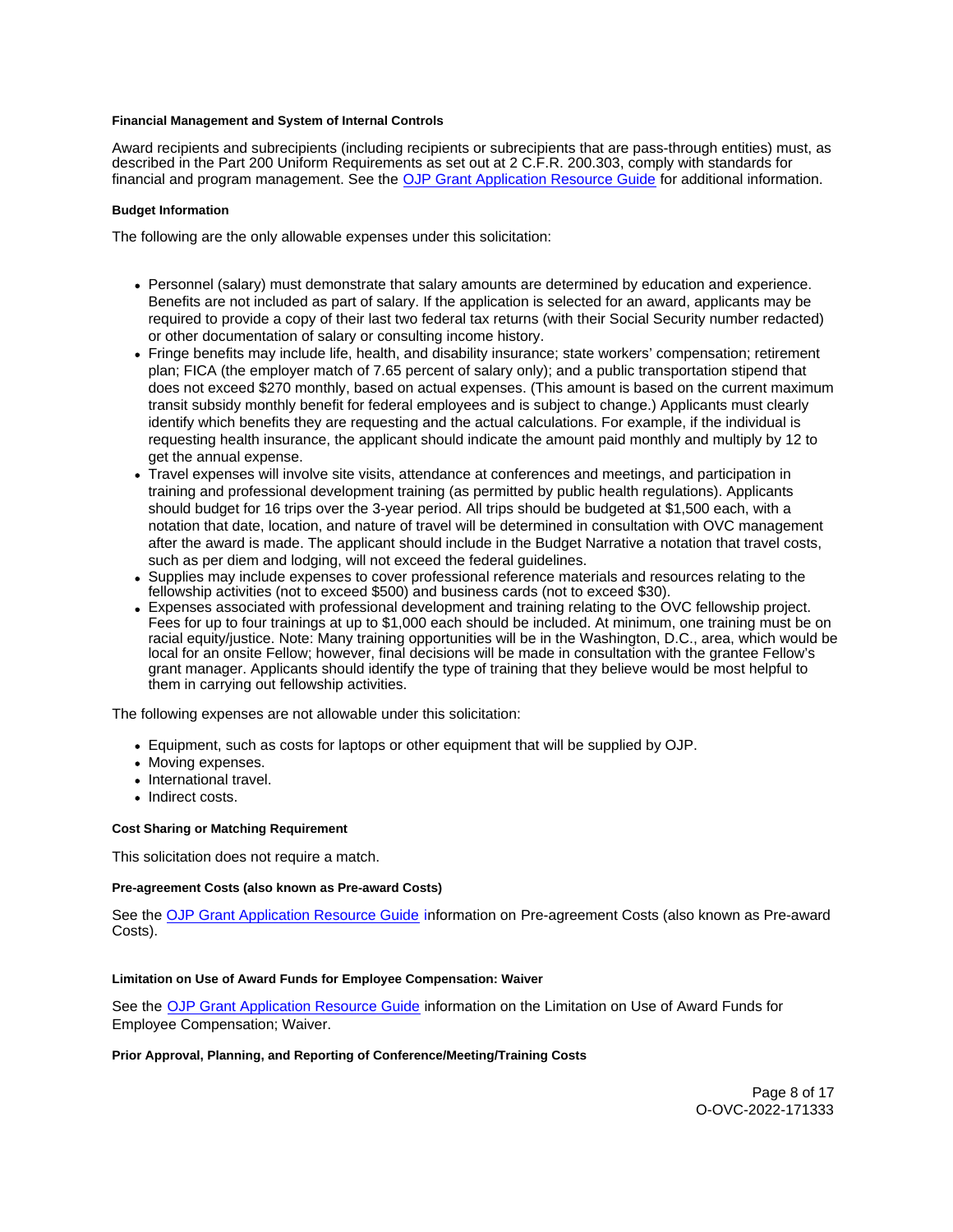<span id="page-8-0"></span>See the [OJP Grant Application Resource Guide](https://www.ojp.gov/funding/apply/ojp-grant-application-resource-guide#prior-approval) for information on Prior Approval, Planning, and Reporting of Conference/Meeting/Training Costs.

## **Costs Associated with Language Assistance (if applicable)**

See the [OJP Grant Application Resource Guide](https://www.ojp.gov/funding/apply/ojp-grant-application-resource-guide#costs-associated) for information on Costs Associated with Language Assistance.

## **Eligibility Information**

For eligibility information, see the solicitation cover page.

For information on cost sharing or match requirements, see the "Federal Award Information" section.

## **Application and Submission Information**

The following application elements **must** be included in the application to meet the basic minimum requirements to advance to peer review and receive consideration for funding:

- Proposal Abstract
- Proposal Narrative
- Budget Worksheet and Budget Narrative (Web-based Form) (The web-based form includes the budget details and the budget narrative.)
- Resume or Curriculum Vitae

See the "Application Elements and Formatting Instructions" section of the [OJP Grant Application Resource Guide](https://www.ojp.gov/funding/apply/ojp-grant-application-resource-guide#application-elements)  for information on what happens to an application that does not contain all the specified elements or is nonresponsive to the scope of the solicitation.

## **Information to Complete the Application for Federal Assistance (SF-424)**

The SF-424 must be submitted in [Grants.gov](https://Grants.gov). The SF-424 is a required standard form used as a cover sheet for submission of pre-applications, applications, and related information. See the [OJP Grant Application Resource](https://www.ojp.gov/funding/apply/ojp-grant-application-resource-guide#complete-application)  [Guide](https://www.ojp.gov/funding/apply/ojp-grant-application-resource-guide#complete-application) for additional information on completing the SF-424.

In Section 8F. of the SF-424, please include the name and contact information of the individual **who will complete the application in JustGrants**. JustGrants will use this information (email address) to assign the application to this user in JustGrants.

**Intergovernmental Review:** This solicitation ("funding opportunity") **is not** subject to [Executive Order \(E.O.\)](https://www.archives.gov/federal-register/codification/executive-order/12372.html)  [12372.](https://www.archives.gov/federal-register/codification/executive-order/12372.html) (In completing the SF-424, an applicant is to answer question 19 by selecting "Program is not covered by E.O. 12372.")

## **Standard Applicant Information (JustGrants 424 and General Agency Information)**

The Standard Applicant Information section of the JustGrants application is pre-populated with the SF-424 data submitted in [Grants.gov.](https://Grants.gov) The applicant will need to review the Standard Applicant Information in JustGrants and make edits as needed. Within this section, the applicant will need to: add zip codes for areas affected by the project; confirm its Authorized Representative; and verify and confirm the organization's unique entity identifier, legal name, and address.

## **Proposal Abstract**

A proposal abstract (no more than 400 words) summarizing the proposed project, including the purpose of the project, primary activities, expected outcomes, the service area, intended beneficiaries and subrecipients (if known), will be completed in the JustGrants web-based form. This abstract should be written in the third person and will be made publicly available on the OJP website if the project is awarded.

## **Proposal Narrative**

Page 9 of 17 O-OVC-2022-171333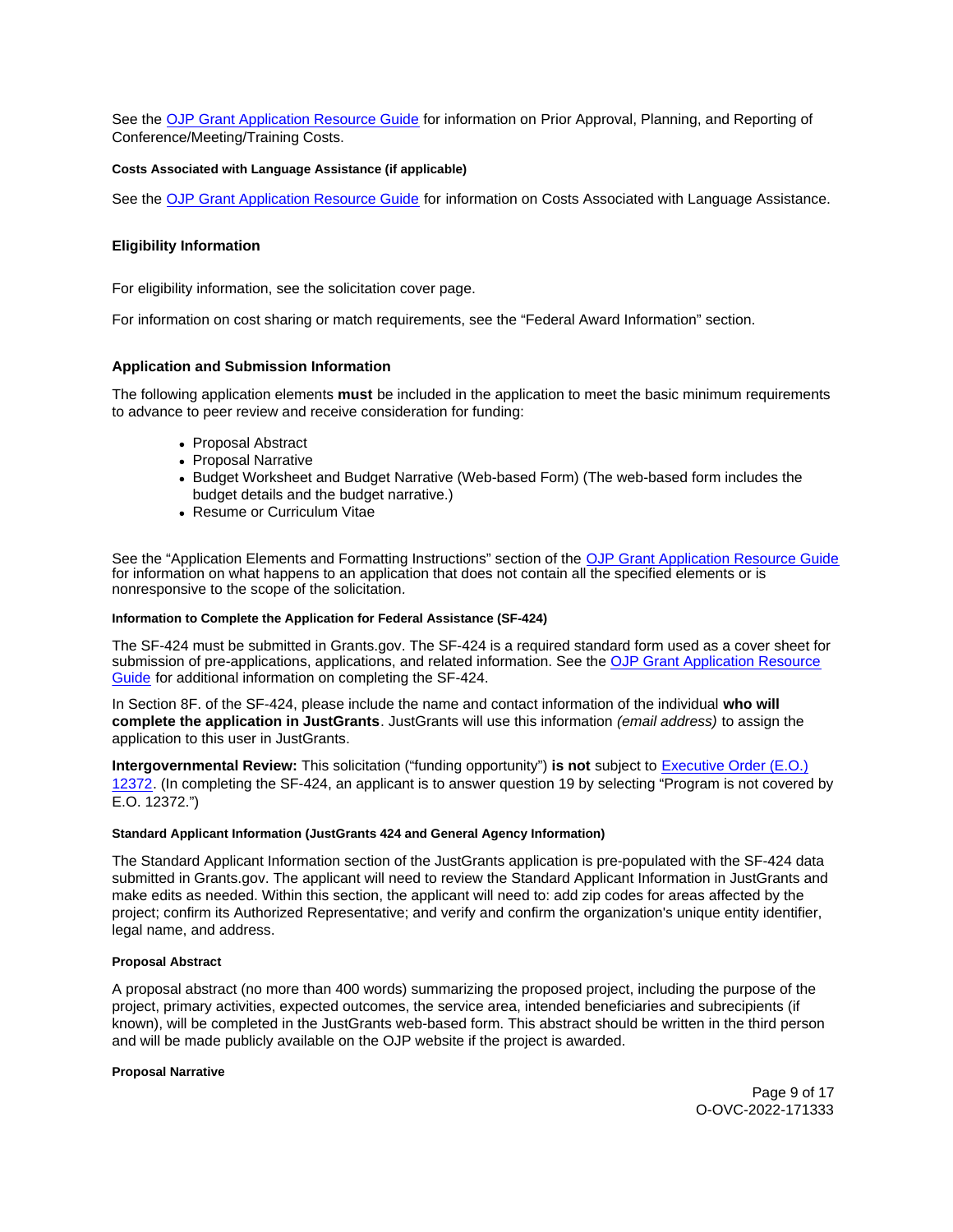The proposal narrative should be submitted as an attachment in JustGrants. The attached document should be double-spaced, using a standard 12-point font; have no less than 1-inch margins; and should not exceed 20 pages. Pages should be numbered and submitted as an attachment. If the proposal narrative fails to comply with these length restrictions, OVC may consider such noncompliance in peer review and in final award decisions.

The following sections must be included as part of the proposal narrative:

a. Description of the Issue

 The applicant must clearly articulate an understanding of the problem that this project plans to address by providing information about—

- Current practices in state victim compensation programs.
- How data can be used by compensation administrators and other providers in the field to improve services for victims.
- Gaps in information and knowledge by practitioners in the field.
- Gaps in accessing compensation, focusing on victims of color.
- Problems related to disseminating information to the field and integration of information into practice.
- b. Project Design and Implementation

This section must—

- Specify the goals and objectives of this fellowship. The goals should be in alignment with the overall goals and objectives stated in this solicitation and relate directly to the description of the issue and needs identified in the previous section.
- Outline the process of completing fellowship activities and deliverables described in this solicitation.
- Include a time-task plan that clearly identifies objectives, major activities, phases of work, and project deliverables. The time-task plan also must provide for the submission of quarterly financial status reports and semiannual progress reports required of all grant recipients. The time-task plan, presented in chart or table form, is not subject to the 20-page narrative limitation or other formatting requirements described herein.

The Fellow must plan to take the DOJ Grants Financial Management Training Seminar online or in person within 120 days of receipt of the award. Specific information about the dates and locations of upcoming OJP Office of the Chief Financial Officer (OCFO) events and information about the DOJ Grants Financial Management Online Training can be found at [https://ojp.gov/training/training.htm.](https://ojp.gov/training/training.htm)

c. Capabilities and Competencies

This section must—

- Provide a clear description of academic and professional expertise in the fellowship specialization subject matter area(s), including but not limited to:
	- Experience working with state victim compensation programs and/or the administration or management of state victim compensation programs.
	- Experience working with victims of color and/or designing programs or initiatives that engage victims of color.
- Document experience in providing oral presentations and developing written publications or technical assistance products for broad audiences of stakeholders.
- Describe other relevant competencies. Resumes or curriculum vitae must be included as a separate attachment.
- d. Plan for Collecting the Data Required for this Solicitation's Performance Measures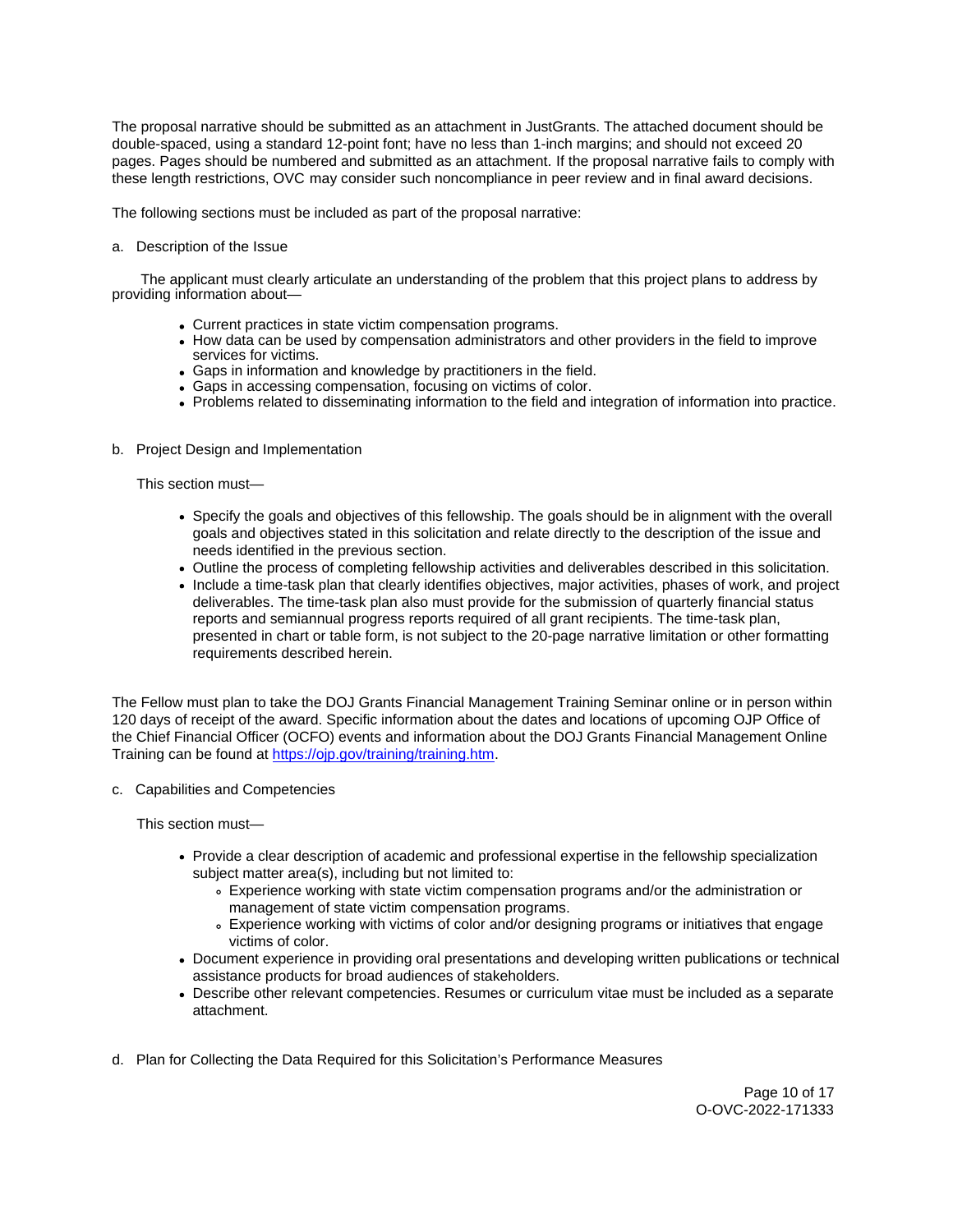<span id="page-10-0"></span>This section must—

- State the applicant's understanding of the performance data reporting requirements for this grant program and describe a plan for collecting all of the performance measures data required by this solicitation.
- Outline a plan for conducting evaluation activities to determine if the project is meeting goals and objectives.

Note: Applicants are **not** required to submit performance data with the application. Rather, performance measure information is included as an alert that successful applicants will be required to submit performance data as part of each award's reporting requirements.

OJP will require each successful applicant to submit regular performance data that show the completed work's results. The performance data directly relate to the goals, objectives, and deliverables identified in the "Goals, Objectives, and Deliverables" discussion. Applicants can visit OJP's performance measurement page at [www.ojp.gov/performance](https://www.ojp.gov/performance) for an overview of performance measurement activities at OJP.

OVC will require award recipients to submit performance measure data and performance reports in JustGrants. Examples of performance measure questionnaires and resources can be found at [https://ovc.ojp.gov/funding/performance-measures.](https://ovc.ojp.gov/funding/performance-measures) OVC will provide further guidance on the post-award submission process, if selected for award.

## **Note on Project Evaluations**

An applicant that proposes to use award funds through this solicitation to conduct project evaluations must follow the guidance in the "Note on Project Evaluations" section in the [OJP Grant Application Resource Guide.](https://www.ojp.gov/funding/apply/ojp-grant-application-resource-guide#project-evaluations)

## **Goals, Objectives, Deliverables, and Timeline**

Applicants will submit the program's goals, objectives, deliverables, and timelines in the JustGrants web-based form.

## **Budget and Associated Documentation**

## **Budget Worksheet and Budget Narrative (web-based form)**

Applicants will complete the JustGrants web-based budget form. See the [OJP Grant Application Resource Guide](https://ojp.gov/funding/Apply/Resources/Grant-App-Resource-Guide.htm) for additional information.

## **Financial Management and System of Internal Controls Questionnaire (including applicant disclosure of high risk status)**

The applicant will download the questionnaire, compete it, and submit it by uploading it as an attachment in JustGrants. See the [OJP Grant Application Resource Guide](https://ojp.gov/funding/Apply/Resources/Grant-App-Resource-Guide.htm) for the link to the questionnaire and additional i nformation.

## **Budget Worksheet and Budget Narrative (Web-based Form)**

The applicant will complete the JustGrants web-based budget form. See the [OJP Grant Application Resource](https://www.ojp.gov/funding/apply/ojp-grant-application-resource-guide#budget-prep)  [Guide](https://www.ojp.gov/funding/apply/ojp-grant-application-resource-guide#budget-prep) for additional information.

## **Financial Management Questionnaire (including applicant disclosure of high-risk status)**

The applicant will download the questionnaire, complete it, and submit it by uploading it as an attachment in JustGrants. See the [OJP Grant Application Resource Guide](https://www.ojp.gov/funding/apply/ojp-grant-application-resource-guide#fm-internal-controls-questionnaire) for the link to the questionnaire and additional information.

## **Additional Application Components**

Page 11 of 17 O-OVC-2022-171333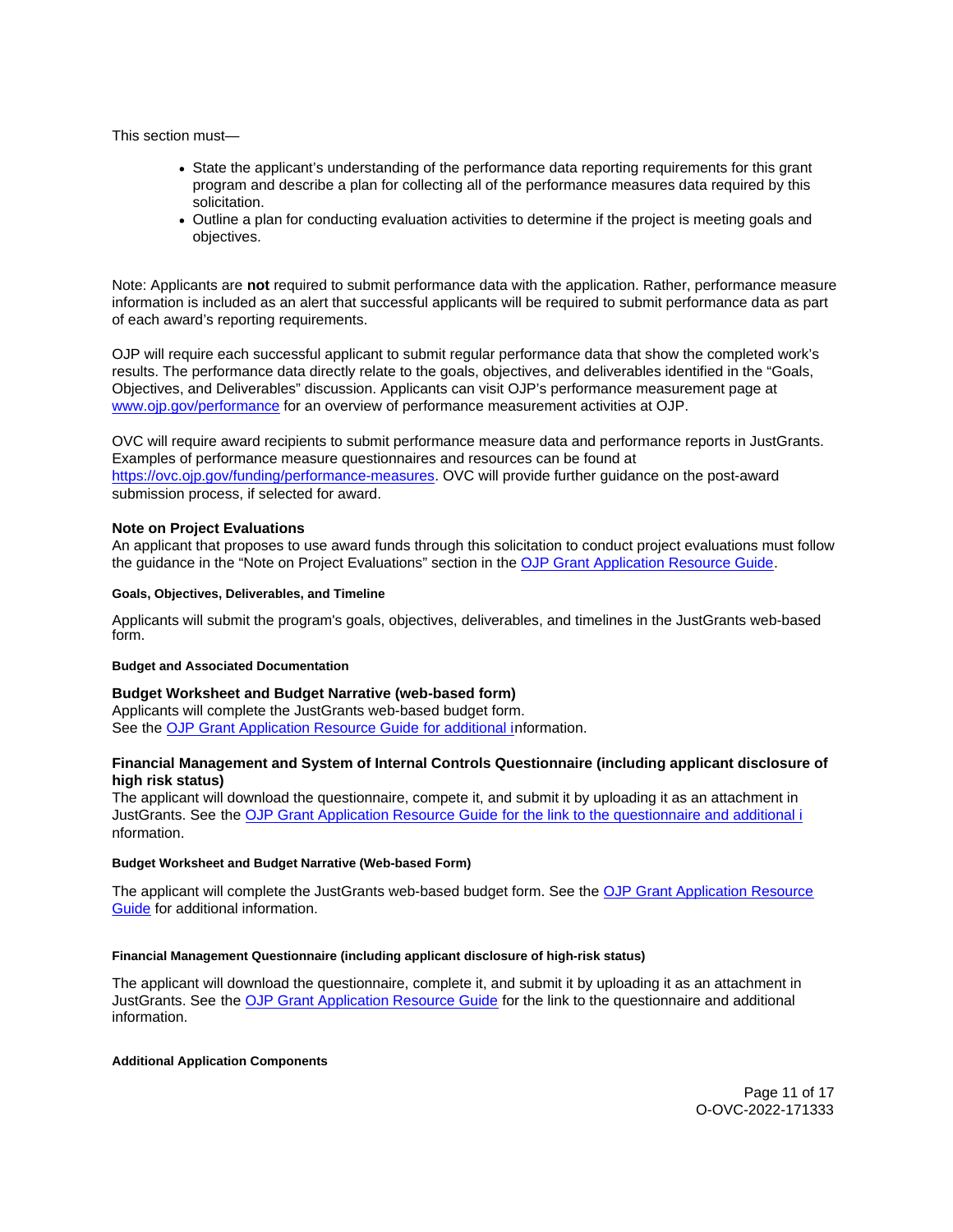<span id="page-11-0"></span>Applicants will attach the additional requested documentation in JustGrants.

## **Curriculum Vitae or Resumes**

See the Proposal Narrative description for details.

## **Timeline Form**

See the Proposal Narrative description for details about the Time-Task Plan.

## **Disclosures and Assurances**

The applicant will address the following disclosures and assurances.

## **Disclosure of Lobbying Activities**

Complete and submit the SF-LLL in [Grants.gov.](https://Grants.gov) See the [OJP Grant Application Resource Guide](https://www.ojp.gov/funding/apply/ojp-grant-application-resource-guide#disclosure-lobby) for additional information.

## **DOJ Certified Standard Assurances**

Review and accept the DOJ Certified Standard Assurances in JustGrants. See the [OJP Grant Application Resource](https://www.ojp.gov/funding/apply/ojp-grant-application-resource-guide#administrative)  [Guide](https://www.ojp.gov/funding/apply/ojp-grant-application-resource-guide#administrative) for additional information.

## **Applicant Disclosure of Duplication in Cost Items**

Complete the JustGrants web-based Applicant Disclosure of Duplication in Cost Items form. See the [OJP Grant](https://www.ojp.gov/funding/apply/ojp-grant-application-resource-guide#applicant-disclosure-pending-applications)  [Application Resource Guide](https://www.ojp.gov/funding/apply/ojp-grant-application-resource-guide#applicant-disclosure-pending-applications) for additional information.

## **DOJ Certifications Regarding Lobbying; Debarment, Suspension and Other Responsibility Matters; and Drug-Free Workplace Requirements**

Review and accept the DOJ Certified Certifications Regarding Lobbying; Debarment, Suspension and Other Responsibility Matters; Drug-Free Workplace Requirements; Law Enforcement and Community Policing in JustGrants. See the [OJP Grant Application Resource Guide](https://www.ojp.gov/funding/apply/ojp-grant-application-resource-guide#administrative) for additional information.

## **Applicant Disclosure and Justification – DOJ High Risk Grantees (if applicable)**

If applicable, submit the DOJ High Risk Disclosure and Justification as an attachment in JustGrants. A DOJ High Risk Grantee is an award recipient that has received a DOJ High Risk designation based on a documented history of unsatisfactory performance, financial instability, management system or other internal control deficiencies, or noncompliance with award terms and conditions on prior awards, or that is otherwise not responsible. See the [OJP Grant Application Resource Guide](https://www.ojp.gov/funding/apply/ojp-grant-application-resource-guide) for additional information.

## **How to Apply**

Step 1: The applicant must submit the **SF-424** and **SF-LLL** in [Grants.gov](https://Grants.gov) at [https://www.grants.gov/web/grants/register.html.](https://www.grants.gov/web/grants/register.html)

Step 2: The applicant must then submit the **full application,** including attachments, in JustGrants in [JustGrants.usdoj.gov.](https://justicegrants.usdoj.gov/)

For additional information, see the "How to Apply" section in the [OJP Grant Application Resource Guide](https://www.ojp.gov/funding/apply/ojp-grant-application-resource-guide#apply) and the [DOJ Application Submission Checklist.](https://justicegrants.usdoj.gov/sites/g/files/xyckuh296/files/media/document/appln-submission-checklist.pdf)

## **Submission Dates and Time**

The **SF-424 and the SF-LLL** must be submitted in [Grants.gov](https://Grants.gov) by 11:59 p.m. eastern time on July 5, 2022.

The **full application** must be submitted in JustGrants by 8:59 p.m. eastern time on July 12, 2022.

OJP urges applicants to submit their [Grants.gov](https://Grants.gov) and JustGrants submissions prior to the due dates to allow

Page 12 of 17 O-OVC-2022-171333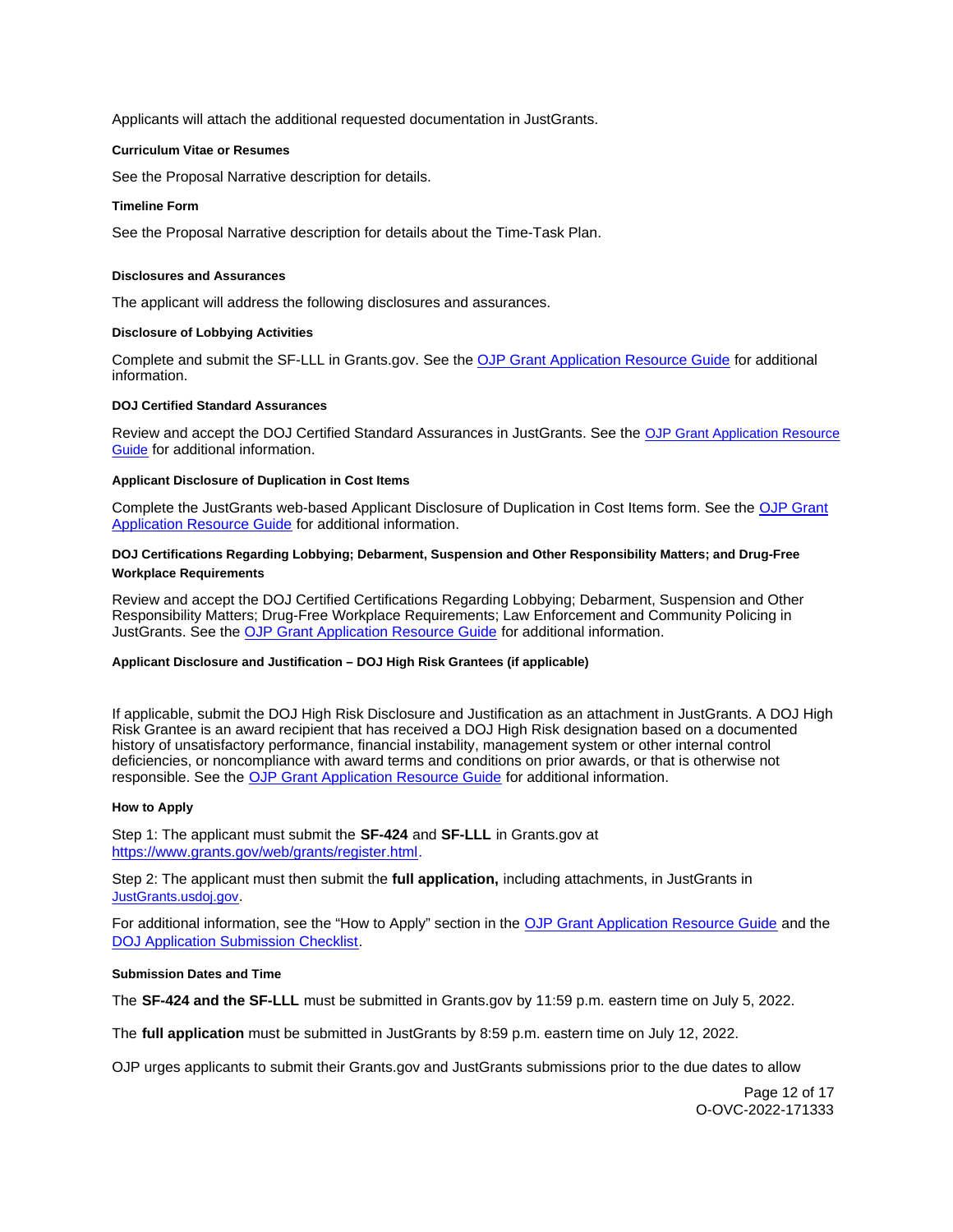<span id="page-12-0"></span>sufficient time to correct errors and resubmit by the submission deadlines if a rejection notification is received. To be considered timely, the **full application** must be submitted in JustGrants by the JustGrants application deadline.

# **Experiencing Unforeseen Technical Issues**

An applicant that experiences unforeseen SAM.gov, [Grants.gov,](https://Grants.gov) or JustGrants technical issues beyond its control that prevent application submission by the deadline, must demonstrate all efforts in requesting technical support in order to submit an application by the deadline. Technical support is available via phone and email to the applicable SAM.gov, [Grants.gov,](https://Grants.gov) or JustGrants support centers or service desks in which an applicant received a ticket number for resolution. If an applicant misses a deadline due to unforeseen technical difficulties, the applicant may request a waiver to submit an application after the deadline. Note: If an applicant does not submit all the required [Grants.gov](https://Grants.gov) forms by the [Grants.gov](https://Grants.gov) deadline, the applicant will not be able to proceed to the JustGrants portion of the application process.

An applicant experiencing technical difficulties with the following systems must contact the associated support desk indicated below to report the technical issue and receive a tracking number:

- [Grants.gov](https://Grants.gov)  contact the [Grants.gov Customer Support Hotline](https://www.grants.gov/web/grants/support.html)
- SAM.gov contact the [SAM Help Desk \(Federal Service Desk\)](https://www.fsd.gov/gsafsd_sp)
- JustGrants contact the JustGrants Support Desk at [JustGrants.Support@usdoj.gov](mailto:JustGrants.Support@usdoj.gov) or 833–872–5175

An applicant requesting a waiver to submit a late application must document their request for technical assistance in an email to the OJP Response Center at [grants@ncjrs.gov](mailto:grants@ncjrs.gov) **within 24 hours after the application deadline** to request approval to submit its application after the deadline. If an applicant has technical issues with [Grants.gov,](https://Grants.gov) the applicant must contact the OJP Response Center within 24 hours of the [Grants.gov](https://Grants.gov) deadline to request approval to submit after the deadline. Waiver requests to submit after the submission deadline must:

- Describe the technical difficulties experienced;
- Include a timeline of the applicant's submission efforts (e.g., what date and time did the error occur, what date and time was action taken to resolve the issue and resubmit; and what date and time did support representatives respond);
- Include an attachment(s) of the complete grant application and all required documentation and material; and
- Include the applicant's Unique Entity Identifier (UEI), any applicable SAM.gov tracking number(s), [Grants.gov](https://Grants.gov) Help Desk, and JustGrants Support Desk Ticket Numbers.

OJP will review each request for late submission and required supporting documentation and notify the applicant whether the request has been approved or denied. For more details on the waiver process, OJP encourages applicants to review the "Experiencing Unforeseen Technical Issues" section in the [OJP Grant Application](https://www.ojp.gov/funding/apply/ojp-grant-application-resource-guide#experiencing-unforeseen-technical-issues)  [Resource Guide.](https://www.ojp.gov/funding/apply/ojp-grant-application-resource-guide#experiencing-unforeseen-technical-issues)

# **Application Review Information**

# **Review Criteria**

# **a. Merit Review Criteria**

Applications that meet the basic minimum requirements will be evaluated by peer reviewers on how the proposed project/program addresses the following criteria:

- 1. Statement of the Problem/Description of the Issue (20%) evaluate the applicant's understanding of the program/issue to be addressed.
- 2. Project Design and Implementation (20%) evaluate the adequacy of the proposal, including the goals, objectives, timelines, milestones, and deliverables.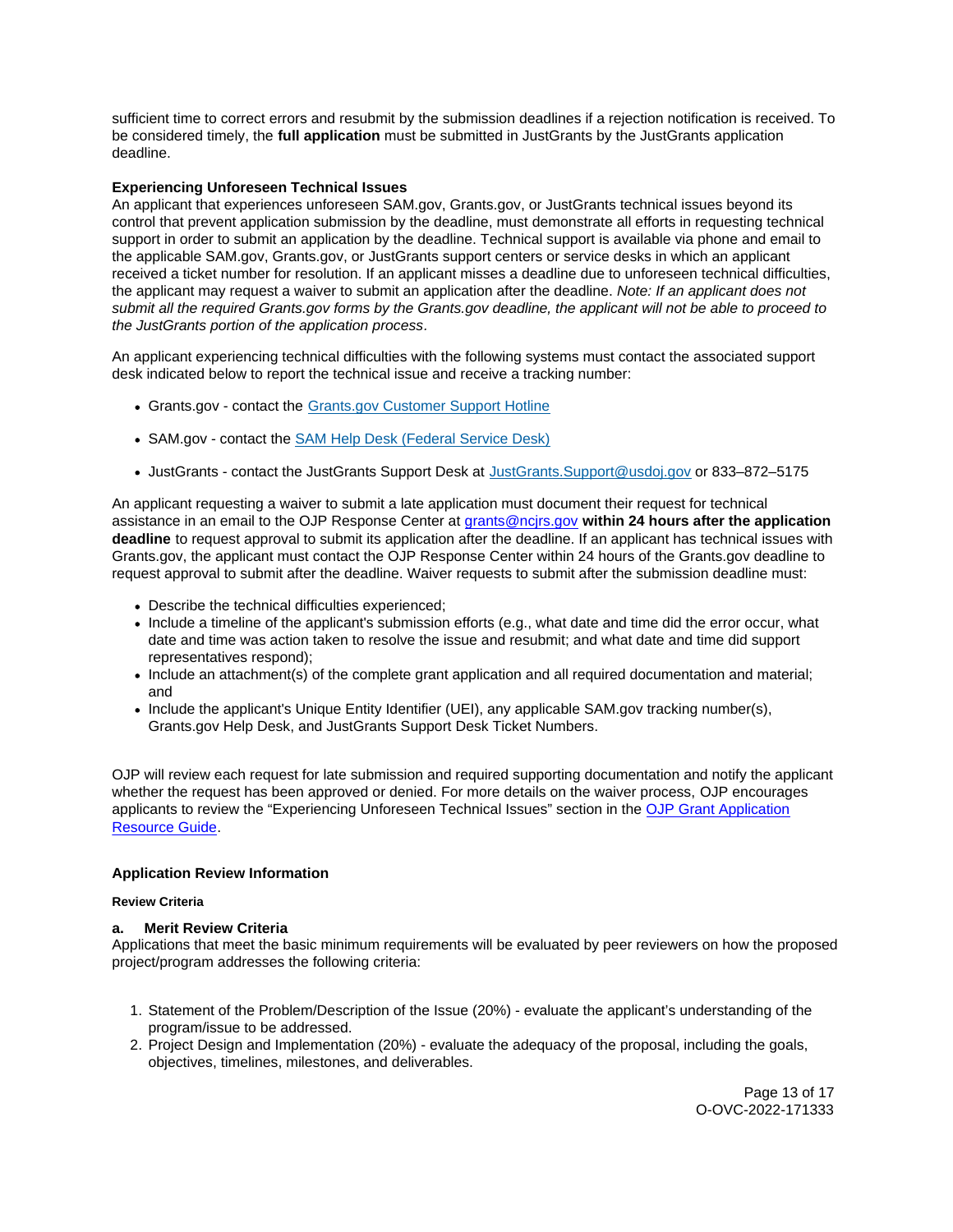- <span id="page-13-0"></span>3. Capabilities and Competencies (45%) - evaluate the administrative and technical capacity of the applicant to successfully accomplish the goals and objectives.
- 4. Plan for Collecting the Data Required for this Solicitation's Performance Measures (5%) evaluate the applicant's understanding of the performance data reporting requirements and the plan for collecting the required data.
- 5. Budget (10%) evaluate for completeness, cost effectiveness, and allowability (e.g., reasonable, allocable, and necessary for project activities).

# **b. Other Review Criteria/Factors**

Other important considerations for OVC include geographic diversity, strategic priorities, available funding, past performance, and the extent to which the Budget Worksheet and Budget Narrative (web-based form) accurately explain project costs that are reasonable, necessary, and otherwise allowable under federal law and applicable federal cost principles.

## **Review Process**

Applications submitted under this solicitation that meet the basic minimum requirements, will be evaluated for technical merit by a peer review panel(s) in accordance with OJP peer review policy and procedures using the review criteria listed above.

OJP screens applications to ensure they meet the basic minimum requirements prior to conducting the peer review. Although specific requirements may vary, the following are common requirements applicable to all OJP solicitations:

- The application must be submitted by an eligible type of applicant.
- The application must request funding within programmatic funding constraints (if applicable).
- The application must be responsive to the scope of the solicitation.
- The application must include all items necessary to meet the basic minimum requirements.

Pursuant to the Part 200 Uniform Requirements, before award decisions are made, OJP also reviews information related to the degree of risk posed by the applicant. Among other things to help assess whether an applicant with one or more prior federal awards has a satisfactory record with respect to performance, integrity, and business ethics, OJP checks whether the applicant is listed in SAM as excluded from receiving a federal award.

In addition, if OJP anticipates that an award will exceed \$250,000 in federal funds, OJP also must review and consider any information about the applicant that appears in the non-public segment of the integrity and performance system accessible through SAM (currently, the Federal Awardee Performance and Integrity Information System, FAPIIS).

**Important note on FAPIIS:** An applicant may review and comment on any information about itself that currently appears in FAPIIS and was entered by a federal awarding agency. OJP will consider such comments by the applicant, in addition to the other information in FAPIIS, in its assessment of the risk posed by the applicant.

Absent explicit statutory authorization or written delegation of authority to the contrary, all final award decisions will be made by the Assistant Attorney General, who may consider not only peer review ratings and OVC recommendations, but also other factors as indicated in this section.

# **Federal Award Administration Information**

## **Federal Award Notices**

See the [OJP Grant Application Resource Guide](https://www.ojp.gov/funding/apply/ojp-grant-application-resource-guide#federal-award-notices) for information on award notifications and instructions.

# **Administrative, National Policy, and Other Legal Requirements**

If selected for funding, in addition to implementing the funded project consistent with the OJP-approved

Page 14 of 17 O-OVC-2022-171333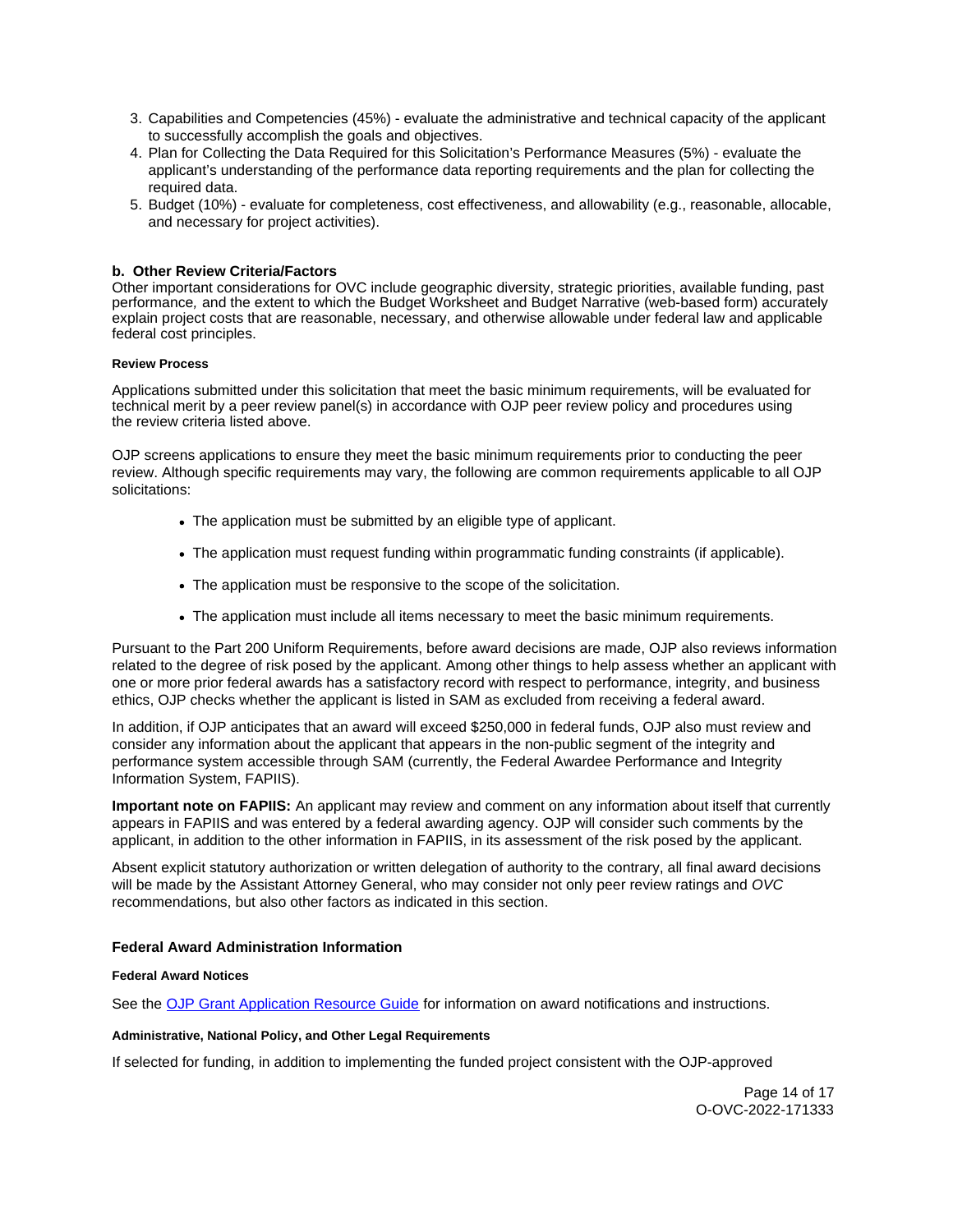<span id="page-14-0"></span>application, the recipient must comply with all award conditions and all applicable requirements of federal statutes and regulations, including the applicable requirements referred to in the assurances and certifications executed in connection with award acceptance. For additional information on these legal requirements, see the "Administrative, National Policy, and Other Legal Requirements" section in the [OJP Grant Application Resource](https://www.ojp.gov/funding/apply/ojp-grant-application-resource-guide#administrative)  [Guide.](https://www.ojp.gov/funding/apply/ojp-grant-application-resource-guide#administrative)

## **Information Technology (IT) Security Clauses**

An application in response to this solicitation may require inclusion of information related to information technology security. See the [OJP Grant Application Resource Guide](https://www.ojp.gov/funding/apply/ojp-grant-application-resource-guide#information-technology) for information on information technology security.

## **General Information about Post-Federal Award Reporting Requirements**

In addition to the deliverables described in the "Program Description" section, all award recipients under this solicitation will be required to submit certain reports and data.

Required reports. Award recipients typically must submit quarterly financial reports, semiannual performance reports, final financial and performance reports, and, if applicable, an annual audit report in accordance with the Part 200 Uniform Requirements or specific award conditions. Future awards and fund drawdowns may be withheld if reports are delinquent. (In appropriate cases, OJP may require additional reports.)

See the [OJP Grant Application Resource Guide](https://www.ojp.gov/funding/apply/ojp-grant-application-resource-guide#general-information) for additional information on specific post-award reporting requirements, including performance measure data.

# **Federal Awarding Agency Contact(s)**

For OJP contact(s), see the solicitation cover page.

For contact information for [Grants.gov](https://Grants.gov), see the solicitation cover page.

For contact information for JustGrants, see the solicitation cover page.

# **Other Information**

## **Freedom of Information and Privacy Act (5 U.S.C. 552 and 5 U.S.C. 552a)**

See the [OJP Grant Application Resource Guide](https://www.ojp.gov/funding/apply/ojp-grant-application-resource-guide#foia) for information on the Freedom of Information and Privacy Act (5 U.S.C. 552 and 5 U.S.C. 552a).

## **Provide Feedback to OJP**

See the [OJP Grant Application Resource Guide](https://www.ojp.gov/funding/apply/ojp-grant-application-resource-guide#feedback) for information on how to provide feedback to OJP.

## **Application Checklist**

## **OVC FY 2022 VOCA Victim Compensation Fellow**

This application checklist has been created as an aid in developing an application. The DOJ Application Submission [Checklist](https://justicegrants.usdoj.gov/sites/g/files/xyckuh296/files/media/document/appln-submission-checklist.pdf) is another resource.

## **What an Applicant Must Do:**

Prior to registering in [Grants.gov:](https://Grants.gov)

Confirm your Entity's [System for Award Management \(SAM\)](https://sam.gov/SAM/) Registration Information (see [OJP Grant Application](https://www.ojp.gov/funding/apply/ojp-grant-application-resource-guide#apply)  [Resource Guide\)](https://www.ojp.gov/funding/apply/ojp-grant-application-resource-guide#apply)

To register in [Grants.gov](https://Grants.gov):

- Acquire an Authorized Organization Representative (AOR) and a [Grants.gov](https://Grants.gov) username and password (see [OJP](https://ojp.gov/funding/Apply/Resources/Grant-App-Resource-Guide.htm)  [Grant Application Resource Guide\)](https://ojp.gov/funding/Apply/Resources/Grant-App-Resource-Guide.htm)
- Acquire AOR confirmation from the E-Business Point of Contact (E-Biz POC) (see [OJP Grant Application Resource](https://ojp.gov/funding/Apply/Resources/Grant-App-Resource-Guide.htm)  [Guide\)](https://ojp.gov/funding/Apply/Resources/Grant-App-Resource-Guide.htm)

Page 15 of 17 O-OVC-2022-171333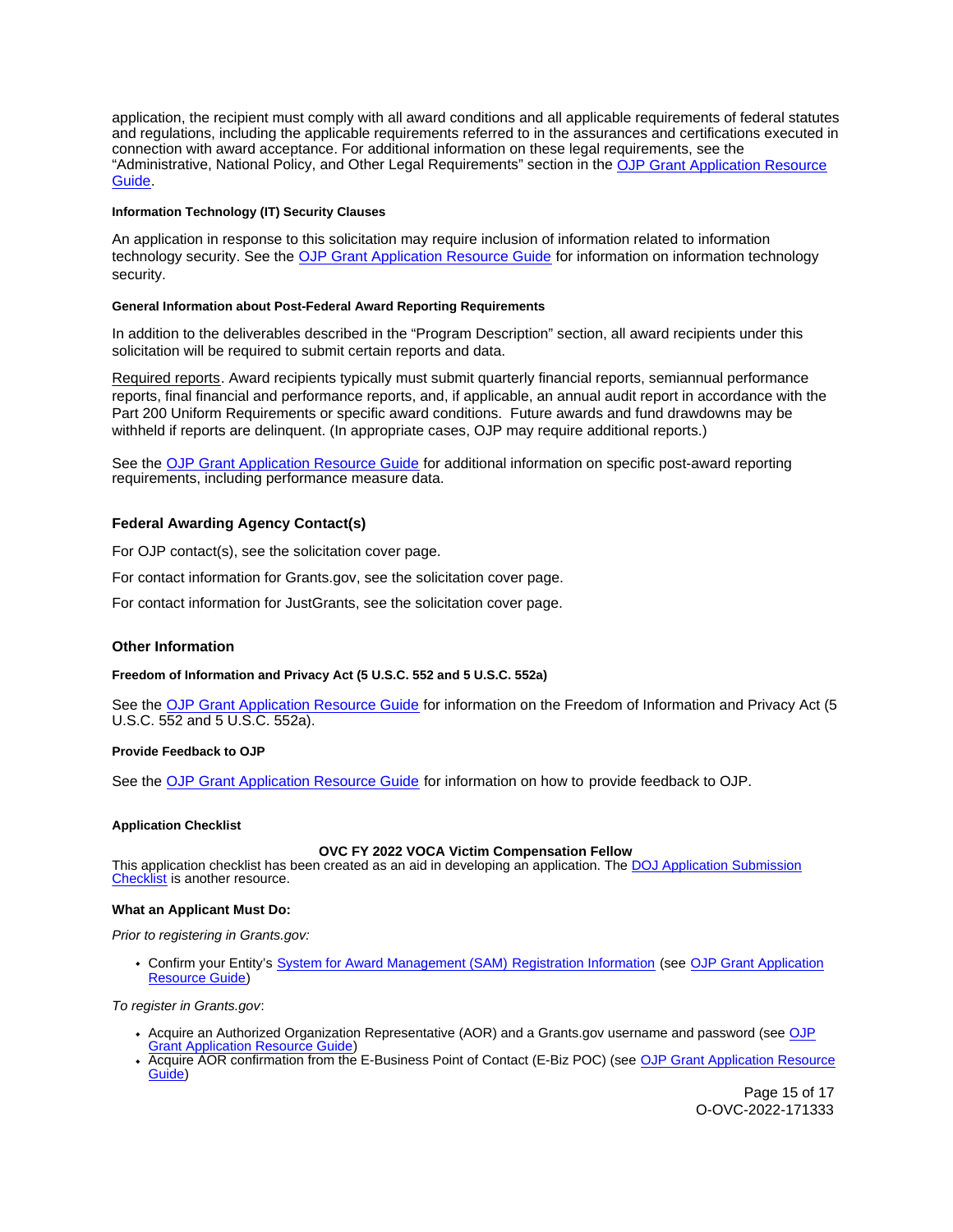#### To find the funding opportunity:

- Search for the funding opportunity in [Grants.gov](https://Grants.gov) using the opportunity number, Assistance Listing, or keyword(s)
- Access the funding opportunity and application package (see Step 7 in the [OJP Grant Application Resource Guide\)](https://ojp.gov/funding/Apply/Resources/Grant-App-Resource-Guide.htm)
- Sign up for [Grants.gov](https://Grants.gov) email [notifications](https://www.grants.gov/web/grants/manage-subscriptions.html) (optional) (see [OJP Grant Application Resource Guide\)](https://ojp.gov/funding/Apply/Resources/Grant-App-Resource-Guide.htm)
- Read [Important Notice: Applying for Grants in Grants.gov](https://ojp.gov/funding/Apply/Grants-govInfo.htm)
- Read OJP policy and guidance on conference approval, planning, and reporting available at <https://www.ojp.gov/funding/financialguidedoj/iii-postaward-requirements#6g3y8>(see [OJP Grant Application](https://ojp.gov/funding/Apply/Resources/Grant-App-Resource-Guide.htm)  [Resource Guide\)](https://ojp.gov/funding/Apply/Resources/Grant-App-Resource-Guide.htm)

#### **Overview of Post-Award Legal Requirements:**

Review the "[Overview of Legal Requirements Generally Applicable to OJP Grants and Cooperative Agreements -](https://www.ojp.gov/funding/explore/legal-overview-awards) [FY 2021 Awards"](https://www.ojp.gov/funding/explore/legal-overview-awards) in the [OJP Funding Resource Center.](https://www.ojp.gov/funding/index.htm)

#### **Review Scope Requirement:**

The federal amount requested is within the allowable limit(s) of \$400,000.

## **Review Eligibility Requirement:**

• Individuals

#### **Prepare to submit the Application for Federal Assistance standard form (SF)-424 and Disclosure of Lobbying Activities form (SF-LLL)**

- Review Information to complete the Application for Federal Assistance (SF-424) in Grants.gov<br>• Complete Standard Applicant Infor[mation \(SF-](https://Grants.gov)424 information from [Grants.gov\)](https://Grants.gov)<br>• Submit the SF-424 and SF-LLL in Grants.gov
- 
- 

#### After the SF-424 and SF-LLL submission in [Grants.gov](https://Grants.gov), receive [Grants.gov](https://Grants.gov) email notifications that:

- 
- Submission has been received in [Grants.gov](https://Grants.gov)<br>Submission has either been succ[essfully valid](https://Grants.gov)ated or rejected with errors (see OJP Grant Application Resource [Guide\)](https://ojp.gov/funding/Apply/Resources/Grant-App-Resource-Guide.htm)

If no [Grants.gov](https://Grants.gov) receipt validation, or error notifications are received:

Contact [Grants.gov](https://Grants.gov) Customer Support Hotline at 800-518-4726, 606-545-5035, [Grants.gov customer support,](https://www.grants.gov/web/grants/support.html) or [support@grants.gov](file:///C:/Users/halljo/AppData/Local/Microsoft/Windows/INetCache/Content.Outlook/7KE4GPMW/support@grants.gov) regarding technical difficulties (see [OJP Grant Application Resource Guide\)](https://ojp.gov/funding/Apply/Resources/Grant-App-Resource-Guide.htm).

Receive email notification to complete application in JustGrants:

• Proceed to complete application in JustGrants

## **Content of Application Submission:**

The following items are critical application elements required to pass the basic minimum requirements review. If OJP determines that an application does not include the following elements, it will neither proceed to peer review, nor receive further consideration.

- Proposal Abstract
- Proposal Narrative
- Budget Worksheet and Budget Narrative (web-based form)
- Resume/Curricula Vitae

#### **Budget and Associated Documentation:**

Financial Management and System of Internal Controls Questionnaire (see [OJP Grant Application Resource Guide\)](https://ojp.gov/funding/Apply/Resources/Grant-App-Resource-Guide.htm)

## **Additional Application Components:**

• Timeline Form

#### **Disclosures and Assurances:**

- [Disclosure of Lobbying Activities \(SF-LLL\)](https://ojp.gov/funding/Apply/Resources/Disclosure.pdf) (see [OJP Grant Application Resource Guide\)](https://ojp.gov/funding/Apply/Resources/Grant-App-Resource-Guide.htm)
- Applicant Disclosure of Duplication in Cost Items (see [OJP Grant Application Resource Guide\)](https://ojp.gov/funding/Apply/Resources/Grant-App-Resource-Guide.htm)
- DOJ Certified Standard Assurances (see [OJP Grant Application Resource Guide\)](https://ojp.gov/funding/Apply/Resources/Grant-App-Resource-Guide.htm) DOJ Certifications Regarding Lobbying; Debarment, Suspension and Other Responsibility Matters; and Drug-Free Page 16 of 17

O-OVC-2022-171333